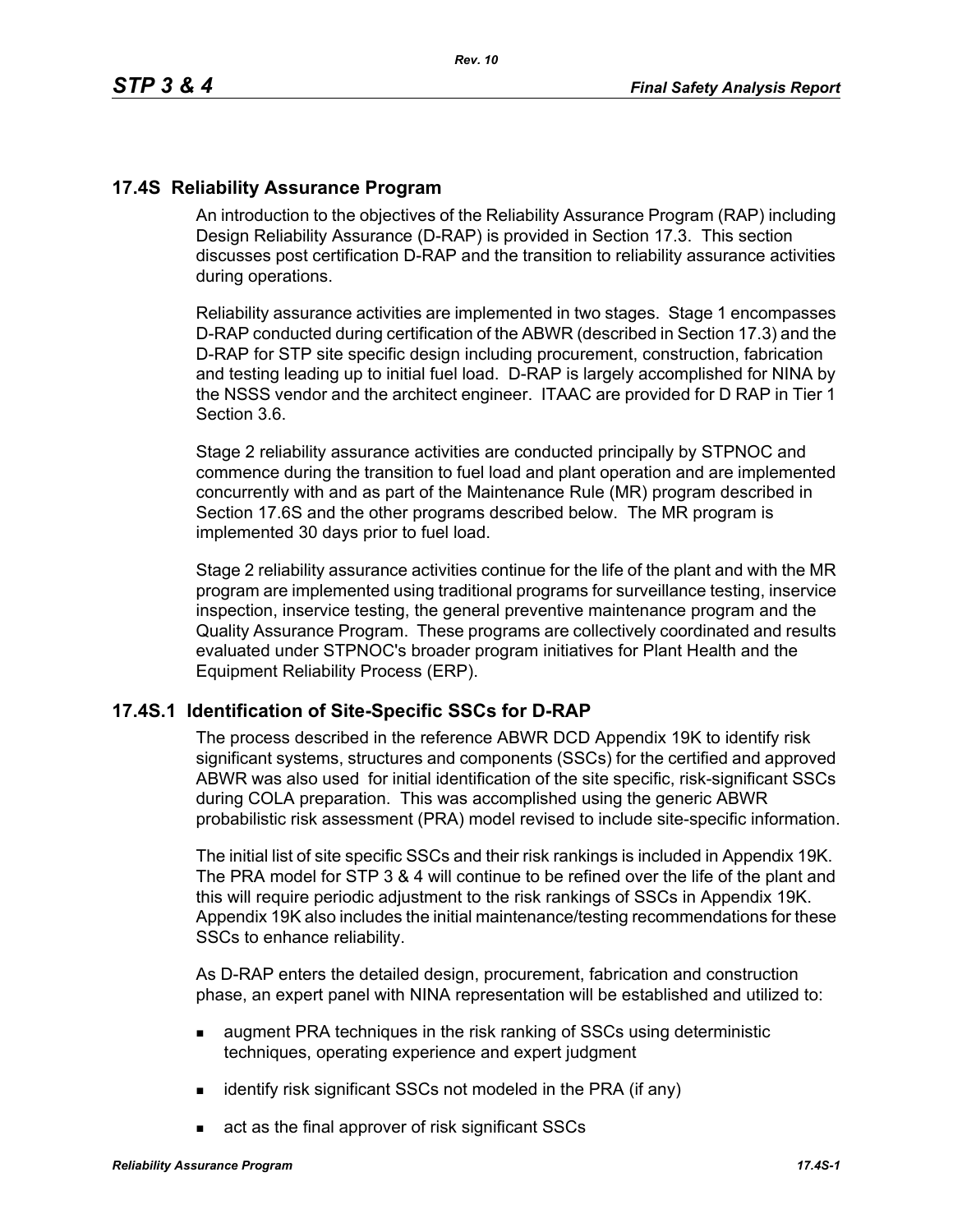- **EXECOMMENDERIGHT CHANGES** where appropriate to reduce risk
- revise/adjust recommend operations phase maintenance/testing activities for risk significant SSCs described in Appendix 19K
- **EXEDERITH** designate and chair NSSS and Architect engineer working groups as necessary to assist in accomplishing the objectives of the expert panel
- review and approve the recommendations of the working groups
- assess the overall station risk impact due to SSC performance and all implemented risk-informed programs (including D-RAP) after each plant-specific data update of the PRA.

The expert panel is made up of members with diverse backgrounds in engineering, operations, maintenance, risk and reliability analysis, operating experience and work control. During the D-RAP process STPNOC will provide operations and maintenance expertise. During the detailed design phase of D-RAP, each major engineering organization performing detailed design will be represented on the panel (or working groups) as deemed necessary. The composition of the panel will change during the period leading up to fuel load and operations. The panel will continue to function during operations for the life of the plant under the MR program.

The results of the expert panel system reviews, completed using the method described in FSAR Subsection 17.4S.1.4, are used to designate, at the system level, the site specific SSCs which have been determined to be risk significant and within the scope of the D-RAP process, and supplement the initial list included in Appendix 19K. In general, the categorization of a system is determined by the highest categorized system function, and the same categorization is given to all components in the system. The expert panel may further refine the system level categorizations at the component level, by categorizing components based on the supported system functions and identifying critical attributes for components determined to be safety/risk significant, using the method described in Subsection 17.4S.1.4. The listing of risk-significant systems/SSCs is documented for use in the Master Equipment Database (MED) (see Subsection 17.4S.1.2.1) or other quality record (see Reference 2) pending MED development.

## **17.4S.1.1 Organization**

### **17.4S.1.1.1 Program Formulation and Organizational Responsibilities**

As the ABWR design certification applicant, General Electric (GE) was initially responsible for formulating D-RAP (Reference 1). This initial formulation is retained (unchanged) in Section 17.3 and the results of implementation during certification are provided in DCD Appendix 19K.

NINA's overall organization for STP 3 & 4 is described in Part II, Section 1 of the STP 3 & 4 Quality Assurance Program Description (QAPD). In a manner analogous to formulation of the QAPD, NINA's Senior Vice President, Oversight and Regulatory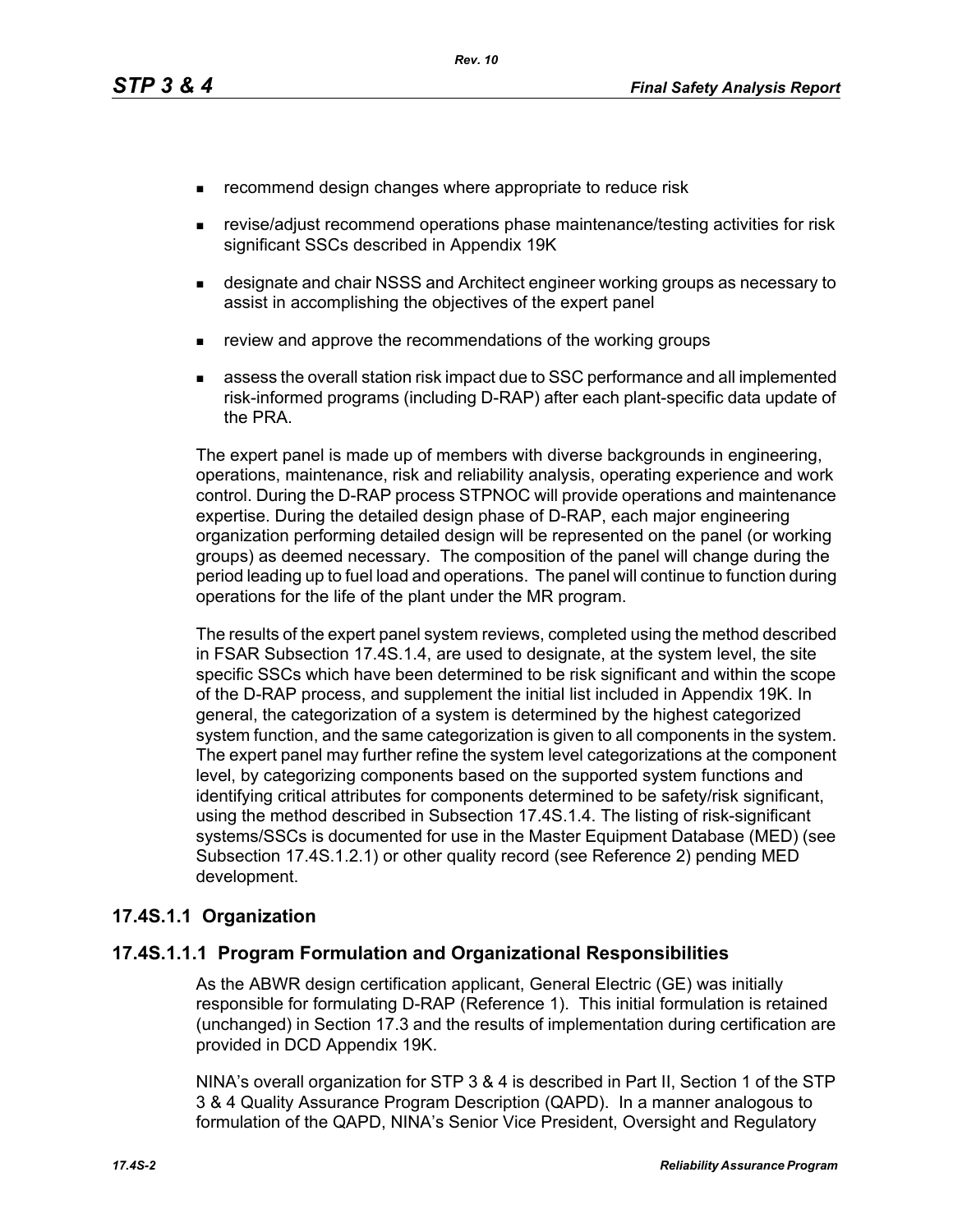Affairs, is responsible for formulating the STP 3 & 4 reliability assurance activities as described herein.

D-RAP is fundamentally an engineering program. NINA's Vice President, Engineering and Construction and Project Director, retains responsibility for reliability assurance activities during design and construction even though implementation will reside principally with Toshiba and other NINA contractors responsible for completion of detailed design and the development of engineering and procurement specifications. NINA has delineated D-RAP requirements expected of the Plant Designer including participation on the expert panel. The organizational relationships of NINA and NINA contractors are further described in Section 1.8 of the QAPD. The response to COL License information item 19.26 also discusses Organization and Staffing to oversee design and construction.

For stage 2, the organizational emphasis will shift from Engineering and Construction to Systems Engineering and Maintenance Engineering under the Maintenance Rule program. STP design engineering will continue to play a role in maintaining the Master Equipment Database (see 17.4S.1.2.1), configuration control and application of the design change process if necessary to improve SSC reliability.

The D-RAP Expert Panel is composed of a Chairman and additional senior level managers as designated by the Vice President, Engineering and Construction and Project Director. The Expert Panel membership may be augmented as determined by the Vice President, Engineering and Construction and Project Director. Any change to the Expert Panel membership requires approval of the Vice President, Engineering and Construction and Project Director.

The Risk and Reliability Analysis organization maintains representation on the expert panel and has major input to determinations that SSCs are maintaining performance levels consistent with PRA model assumptions over the life of the plant. Risk and Reliability Analysis reports to the Senior Vice President, Oversight and Regulatory Affairs who maintains organizational independence and when necessary has unfettered access to NINA CEO and the Board of Directors in all matters related to quality assurance.

## **17.4S.1.1.2 Reliability Assurance Interface Coordination**

Reliability assurance activity interface issues are coordinated through the expert panel since the organizations involved have representation on the panel. Specific interface responsibilities of the panel members are detailed in a controlling procedure. These interface responsibilities include the following:

- **The Plant Designer panel member maintains the design interface to ensure that** any proposed design changes that involve risk significant SSCs modeled in the PRA are identified and periodically reviewed with the expert panel at a frequency determined by the panel.
- **The Plant Designer panel member maintains the design interface to ensure that** any proposed changes resulting in an increase in the deterministically established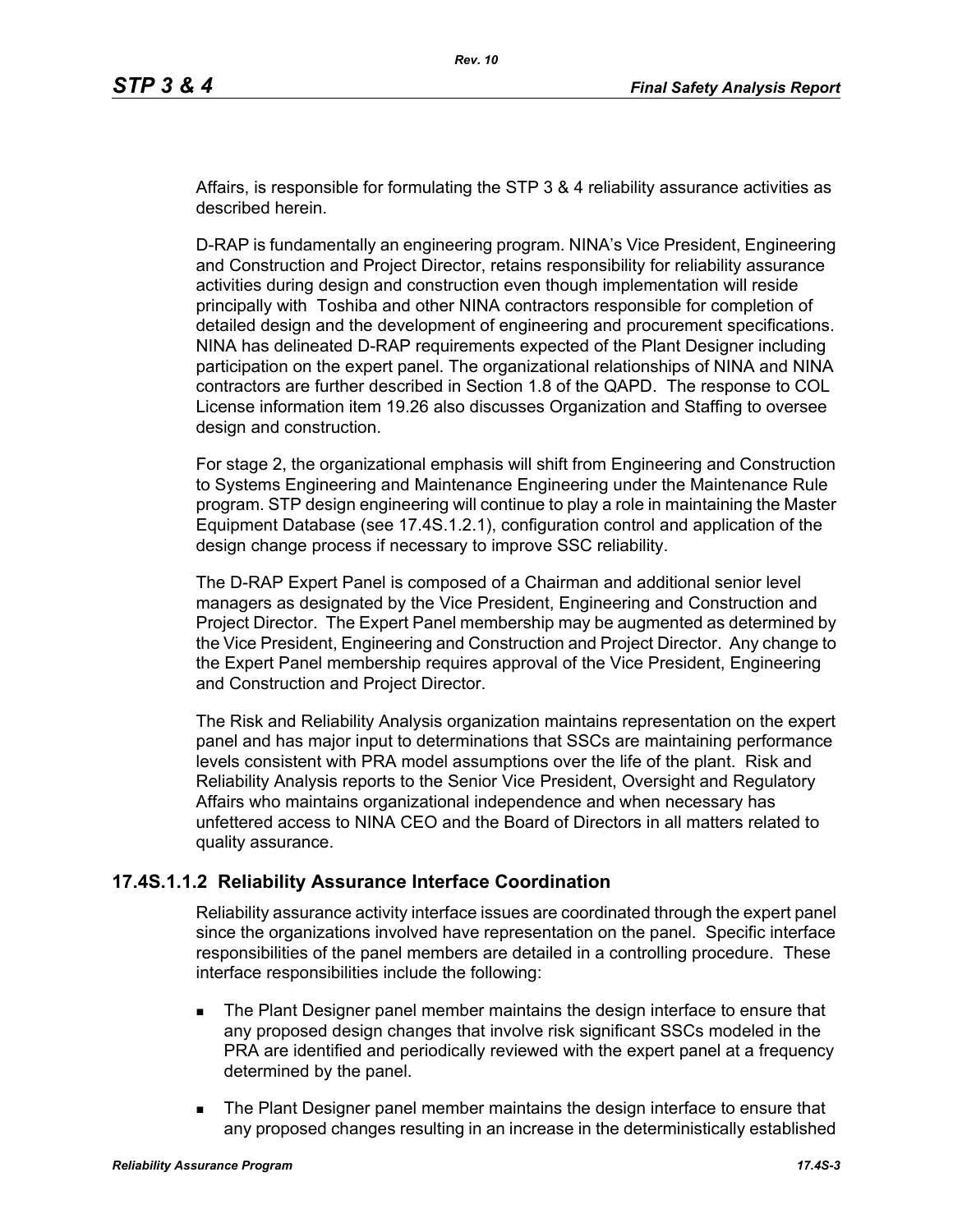risk of an SSC not modeled in the PRA, are identified and periodically reviewed with the expert panel at a frequency determined by the panel.

- **The Plant Designer panel member maintains the design interface to ensure that** any proposed changes to the plant PRA model, as identified by NINA Risk and Reliability representative on the expert panel, are appropriately reviewed for design impact and the results of the review appropriately distributed throughout the Plant Designer's and subcontractor's organizations.
- **The Plant Designer panel member coordinates with the design organizations and** expert panel members to ensure that significant design assumptions related to equipment reliability are realistic and achievable.
- The Risk and Reliability Analysis panel member is responsible to inform the panel of changes to the PRA model and advise other panel members on the potential impact of the change on SSC risk rankings, assumed reliability of SSCs for design activities and the need for adjustments to the MR program.

## **17.4S.1.1.3 Risk and Reliability Organization Input to the Design Process**

The Risk and Reliability Analysis panel member is responsible to review and concur in design changes involving risk significant SSCs identified by the Plant Designer's expert panel member.

During implementation of the MR program prior to fuel load, responsibility for design and configuration control will transition from the Plant Designer to STPNOC. STPNOC's procedure for Design Change Packages ensures screening of proposed design changes to identify Risk Management review and approval when necessary.

### **17.4S.1.1.4 Risk and Reliability Organization Design Reviews**

The Risk and Reliability Analysis organization's participation in periodic design reviews is principally via the PRA configuration control program that incorporates a feedback process to update the PRA model. These updates fall into two categories:

- **The plant operating update incorporates plant design changes and procedure** changes that affect PRA modeled components, initiating event frequencies, and changes in SSC unavailability that affect the PRA model. These changes will be incorporated into the model on a period not to exceed 36 months.
- The comprehensive data update incorporates changes to plant-specific failure rate distributions and human reliability, and any other database distribution updates (examples would include equipment failure rates, recovery actions, and operator actions). This second category will be updated on a period not to exceed 48 months.

The PRA model may be updated on a more frequent basis.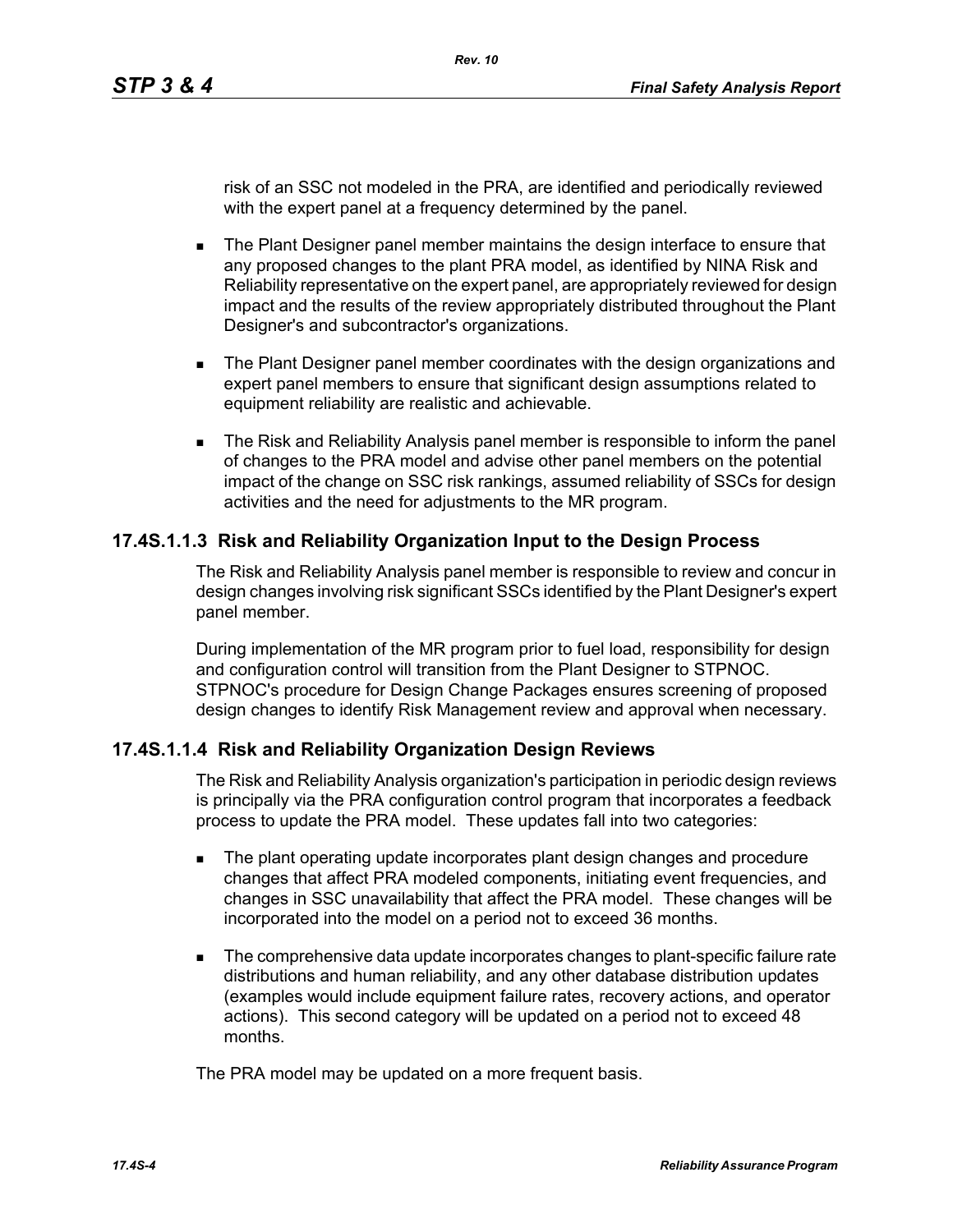## **17.4S.1.2 Design Control**

## **17.4S.1.2.1 Configuration Control of SSCs**

The initial focal point for configuration control as it relates to D-RAP is the list of SSCs and their risk rankings in Appendix 19K. During detailed design for STP 3 & 4, NINA will be adopting a process similar to that used in STP 1 & 2 for a Master Equipment Database (MED). During the detailed design phase, populating this data base for the risk significant SSCs identified in Appendix 19K will be performed by the Expert Panel or associated working groups. The MED will be developed and maintained as a source of approved risk information for the station. A high level overview of this process is shown in Figure 17.4S 1.

## **17.4S.1.2.2 Design Change Feedback**

The design control and change processes provide feedback to the Risk Management organization via identification of components on the MED that are affected by a proposed change. Those affected SSCs with high risk are given additional review in accordance with approved criteria to ensure there is no potential impact to the risk ranking of the affected components. If potential impact is identified then the Risk and Reliability Organization must concur in the change.

## **17.4S.1.2.3 Design Interface with Risk and Reliability Organization**

Assurance that SSC performance relates to reliability assumptions made in the PRA and deterministic methods for identifying risk significant SSCs is provided by monitoring the performance of SSCs during plant operation and the review and feedback of Operating Experience. This interface occurs through implementation of the Maintenance Rule and the functioning of the expert panel (see Figure 17.4S-1).

As a designed, constructed and operating evolutionary plant, the ABWR has available a wide range of traditional sources for relevant operating information. These include industry and vendor equipment information that are applicable and available to the nuclear industry with the intent of minimizing adverse plant conditions or situations through shared experience. Sources include the NRC (Information Notices and Generic Letters), INPO (EPIX, NPRDS, Operating Events, Significant Event Reports etc.) and vendor documentation and NSSS supplier information.

# **17.4S.1.2.4 Engineering Design Controls for SSC Identification**

Engineering design controls applied for determining the SSCs within the scope of the RAP are generally those specified in 10 CFR 50, Appendix B, Criterion III, Design Control. These include for example the use of procedures for establishing risk via deterministic methods, proceduralized criteria for PRA risk ranking and independent verification and peer checking of the inputs necessary for utilization (or when necessary modification) of the site specific PRA model.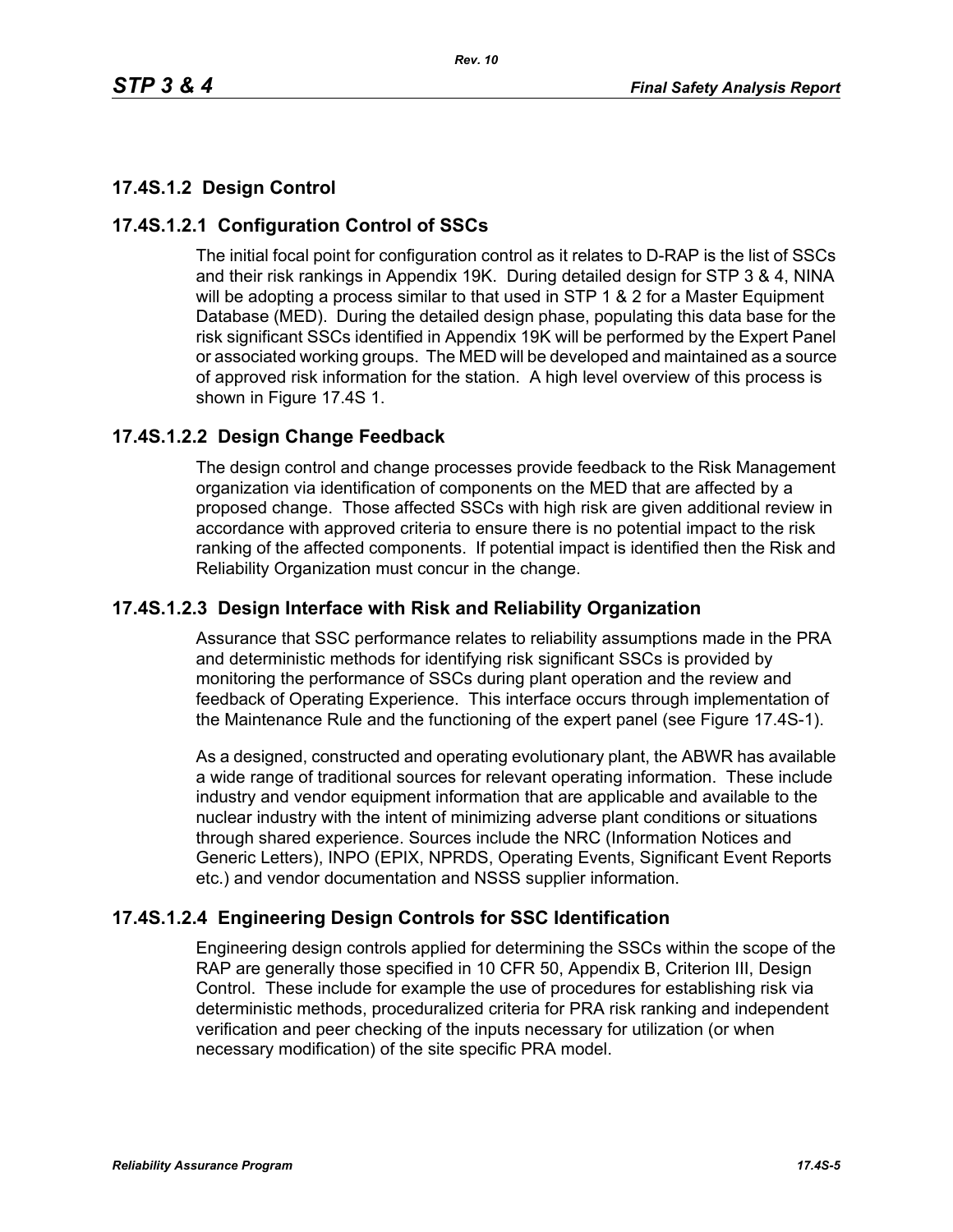## **17.4S.1.2.5 Alternative Design**

The process for proposing changes to the design for risk significant SSCs is proceduralized via NINA Design Change Package process. This process includes the use of a detailed check list to establish the impact of the change on the PRA or deterministic evaluations performed to establish risk for affected SSCs. Changes identified as having an impact on SSCs and their risk rankings require appropriate special or interdisciplinary reviews.

## **17.4S.1.3 Expert Panel**

The expert panel and designated working group(s) consist of designated individuals having expertise in the areas of risk assessment, operations, maintenance, engineering, quality assurance, and licensing.

As a minimum, the combined expert panel and working group(s) include at least three individuals with a minimum of five years experience at similar nuclear plants, and at least one individual who has worked on the modeling and updating of PRAs for a minimum of three years.

When utilized, expert panel representatives from contractor design organizations are required to have a minimum of three years experience establishing risk rankings for nuclear plant SSCs using PRA or deterministic techniques (which may include Failure Modes and Effects Analysis).

## **17.4S.1.4 Methods of Analysis for Risk Significant SSC Identification**

As discussed in Section 17.4S.1, the process described in Appendix 19K to identify risk significant SSCs for the certified and approved ABWR was also used for initial identification of the site specific, risk-significant SSCs during COLA preparation.

The process for maintaining, revising and when necessary establishing new risk rankings for modified design is based on PRA and deterministic techniques. The process utilized in categorizing components consists of the following major tasks:

- **IDENTIFICATE:** Identification of functions performed by the subject plant system.
- Determination of the risk significance of each system function.
- Identification of the system function(s) supported by that component.
- **IDENTIFY IDENTIFY IDENTIFY IS A THE LIGHT OF STATE IS A THE COMPORED IS A THE ISLE IS A THE ISL I** dentification of a risk assessment (PRA) insights (where the component is modeled).
- **Development of a risk categorization of the component based on deterministic** insights.
- **Designation of the overall categorization of the component, based upon the higher** of the PRA categorization and the deterministic categorization.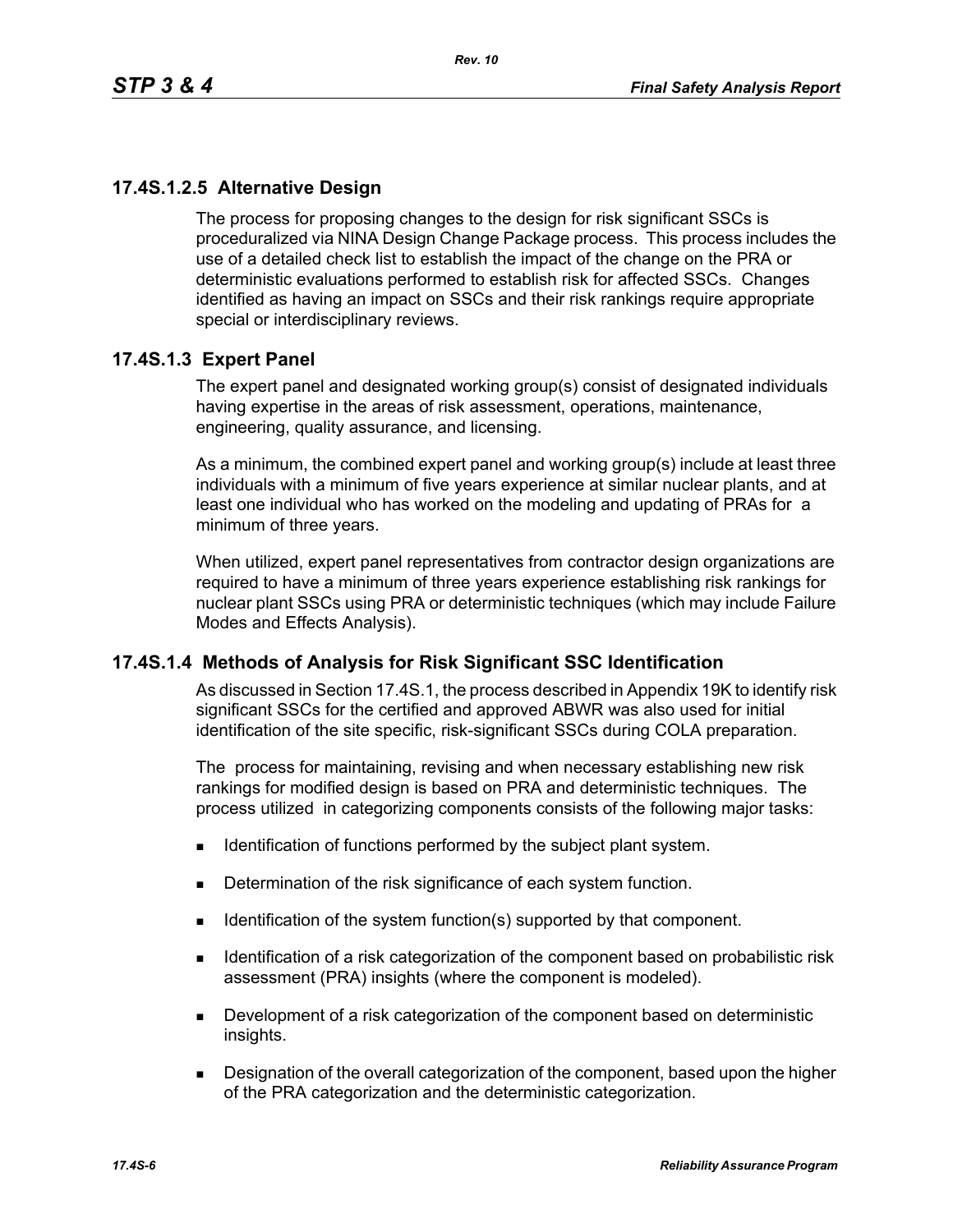**IDENTIFY IDENTIFY IDENTIFY IS A LOCATE IDENTIFY IS A LOCATE IDENTIFY IDENTIFY** IDENTIFY IS **I** dentification of critical attributes for components determined to be safety/risk significant.

The PRA and deterministic methods are described more fully below.

## **17.4S.1.4.1 PRA Risk Ranking**

A component's risk determination is based upon its impact on the results of the PRA. STP's PRA calculates both core damage frequency (CDF) and containment response to a core damaging event, including large early release frequency (LERF). The PRA models internal initiating events at full power, and also accounts for the risk associated with external events, including external flooding, seismic events, and fire, internal flooding, and events occurring during low power and shutdown. The PRA risk categorization of a component is based upon its Fussell-Vessely (FV) importance, which is the fraction of the CDF and LERF to which failure of the component contributes, and its risk achievement worth (RAW), which is the factor by which the CDF and LERF would increase if it were assumed that the component is guaranteed to fail. Specifically, PRA risk categorization to identify SSCs is based upon the following:

| <b>PRA Ranking</b>            | <b>PRA Criteria</b>                 |
|-------------------------------|-------------------------------------|
| HIGH (Risk Significant)       | $FV \ge 0.005$<br>or RAW $\geq 2.0$ |
| LOW (Non-risk<br>Significant) | $FV < 0.005$ and RAW $< 2.0$        |

# **17.4S.1.4.2 Deterministic Risk Ranking**

Components are subject to a deterministic categorization process, regardless of whether they are also subject to the PRA risk categorization process. This deterministic categorization process can result in an increase, but not a decrease (from the PRA risk) in a component's categorization.

A component's deterministic categorization is directly attributable to the importance of the system function supported by the component. In cases, where a component supports more than one system function, the component is initially classified based on the highest deterministic categorization of the function supported. In categorizing the functions of a system, five critical questions regarding the function are considered, each of which is given a different weight. These questions and their weight are as follows: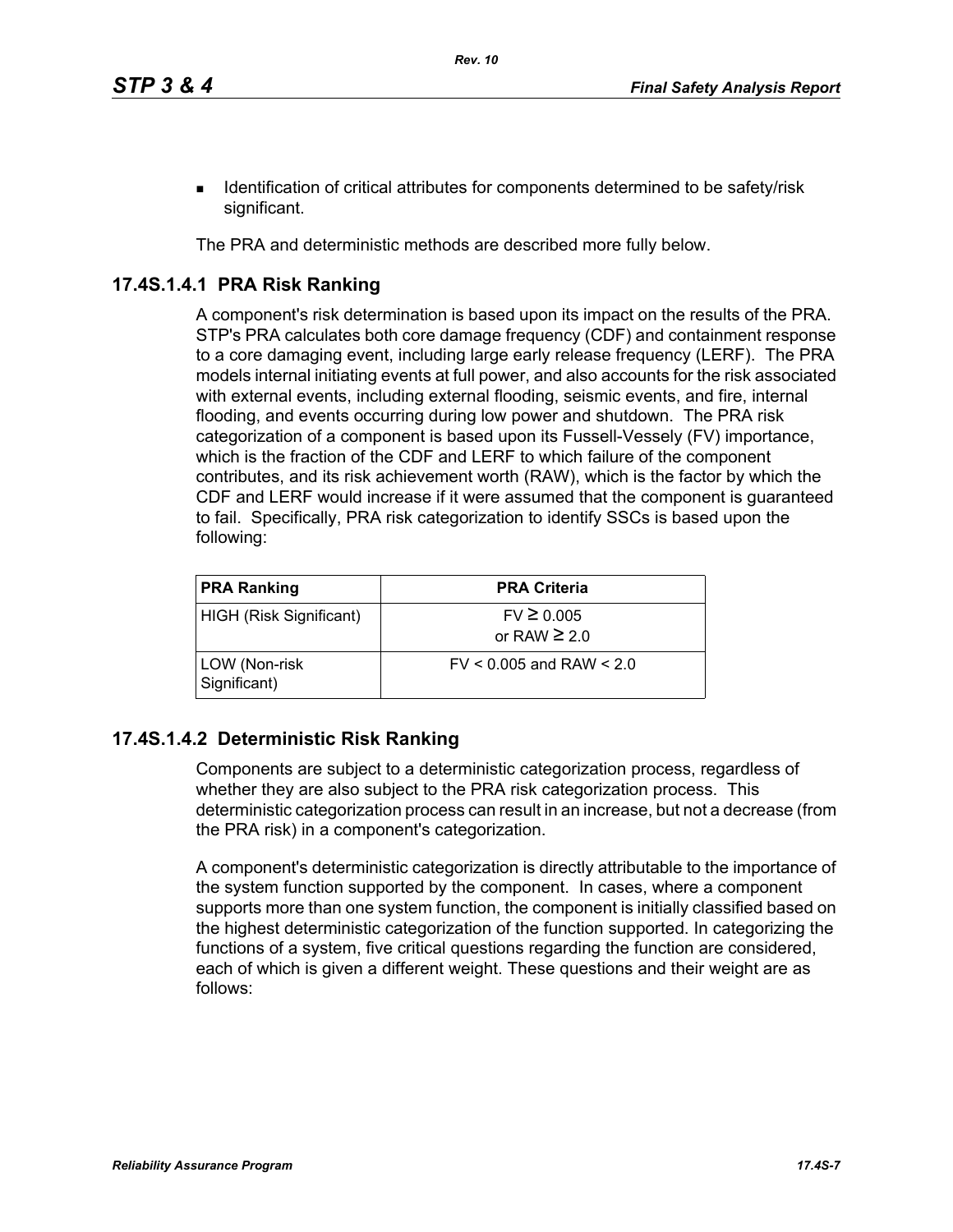| Question                                                                                                                         | Weight |
|----------------------------------------------------------------------------------------------------------------------------------|--------|
| Is the function used to mitigate accidents or transients?                                                                        | 5      |
| Is the function specifically called out in the Emergency Operating Procedures<br>(EOPs) or Emergency Response Procedures (ERPs)? |        |
| Does the loss of the function directly fail another risk-significant system?                                                     | 4      |
| Is the loss of the function safety significant for shutdown or mode changes?                                                     | 3      |
| Does the loss of the function, in and of itself, directly cause an initiating<br>event?                                          | 3      |

Based on the impact on safety if the function is unavailable and the frequency of loss of the function, each of the five questions is given a numerical answer ranging from 0 to 5. This grading scale is as follows:

- "0" Negative response
- "1" Positive response having an insignificant impact and/or occurring very rarely
- "2" Positive response having a minor impact and/or occurring infrequently
- "3" Positive response having a low impact and/or occurring occasionally
- "4" Positive response having a medium impact and/or occurring regularly
- "5" Positive response having a high impact and/or occurring frequently

The definitions for the terms used in this grading scale are as follows:

#### *Frequency Definitions*

- Occurring Frequently continuously or always demanded
- Occurring Regularly demanded > 5 times per year
- Occurring Occasionally demanded 1-2 times per cycle
- Occurring Infrequently demanded < once per cycle
- Occurring Very Rarely demanded once per lifetime

#### *Impact Definitions*

- High Impact a system function is lost which likely could result in core damage and/or may have a negative impact on the health and safety of the public
- Medium Impact a system function is lost which may, but is not likely to, result in core damage and/or is unlikely to have a negative impact on the health and safety of the public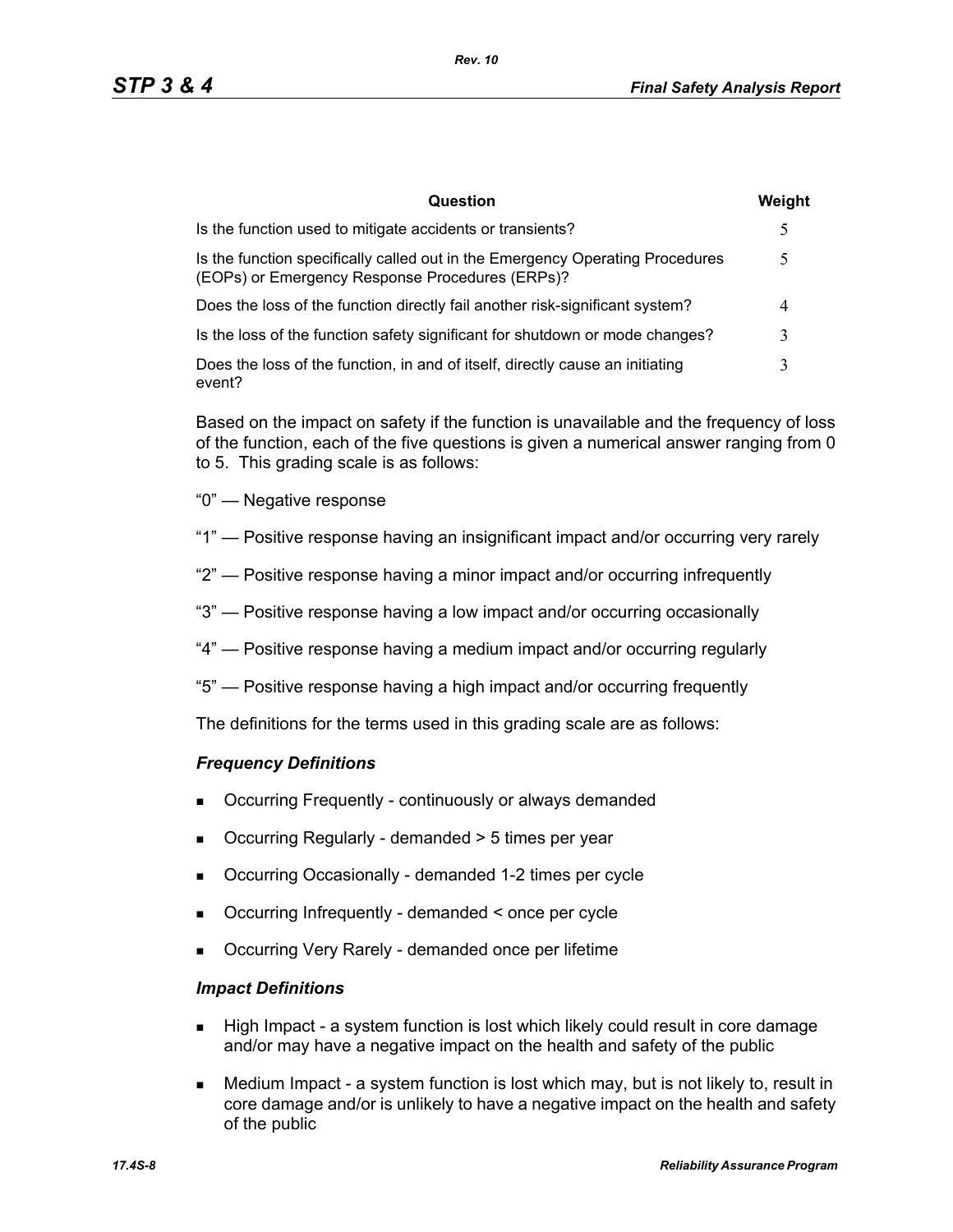*Rev. 10*

- **Low Impact a system function is significantly degraded, but no core damage** and/or negative impact on the health and safety of the public is expected
- Minor Impact a system function has been moderately degraded, but does not result in core damage or negative impact on the health and safety of the public
- Insignificant Impact a system function has been challenged, but does not result in core damage or negative impact on the health and safety of the public

Although some of these definitions are quantitative, both of these sets of definitions are applied based on collective judgment and experience.

The numerical values, after weighting, are summed; the maximum possible value is 100. Based on the sum, functions are categorized as follows:

| <b>SCORE RANGE</b> | <b>CATEGORY</b>            |
|--------------------|----------------------------|
| $100 - 41$         | HIGH (Risk Significant)    |
| $40 - 0$           | LOW (Non-risk Significant) |

A function with a low categorization due to a low sum can receive a higher deterministic categorization if any one of its five questions received a high numerical answer. Specifically, a weighted score of 15 or more on any one question results in an HIGH categorization. This is done to ensure that a function with a significant risk in one area does not have that risk contribution masked because of its low risk in other areas.

In general, a component is given the same categorization as the highest categorized system function that the component supports. However, a component may be ranked lower than the associated system function based upon diverse and/or multiple independent means available to satisfy the system function.

### **17.4S.2 Procurement, Fabrication, Construction, and Test Specifications**

Procurement, fabrication, construction, and test specifications for safety-related and nonsafety-related SSCs within the scope of RAP are prepared and implemented under the approved QAPD referenced in Section 17.5S. The approved QAPD describes the planned and systematic actions necessary to provide adequate confidence that SSCs will perform satisfactorily in service. These actions are applied to procurement, fabrication construction and test specifications.

Assumptions related to equipment reliability and availability are translated into verifiable attributes, defined characteristics and processes and are included in procurement, fabrication, and construction specifications such that deviations from these attributes, characteristics and processes may be identified and corrected.

Procedures describing equipment selection require consideration of the manufacturer's recommended maintenance activities and the manufacturer's time estimates for accomplishing these activities such that the equipment selected is able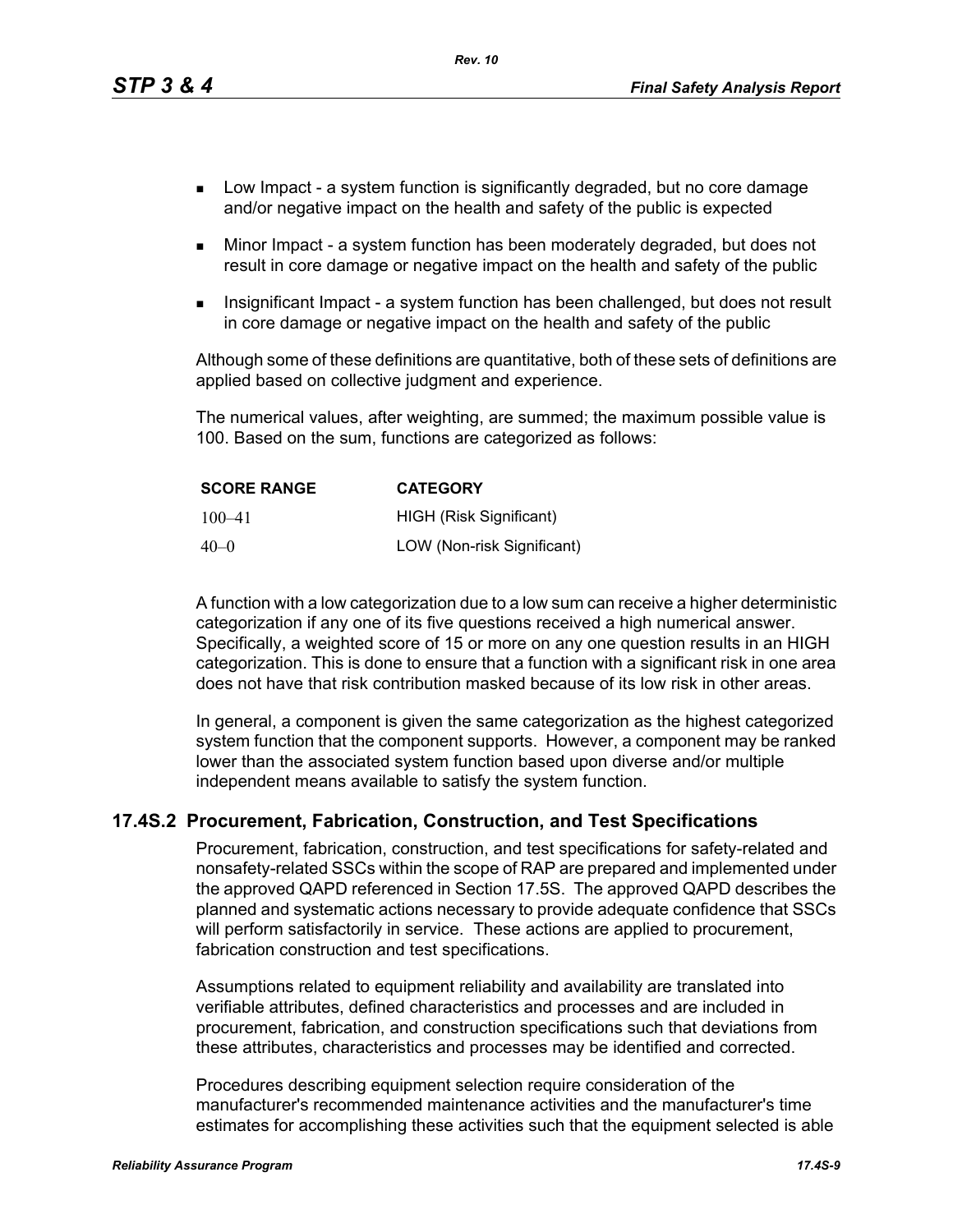to meet availability assumptions while in service, including conservative allowances for unplanned maintenance.

Test specifications will describe to the extent practical the actual conditions that will exist when SSCs are called upon to perform their risk significant functions and testing will document proper performance under the specified conditions when these conditions can be practically established in the field. When these conditions can not be duplicated, acceptance will be established based on qualification testing performed by the equipment vendor under controlled conditions.

The approved QAPD, Part II, applies 10 CFR 50 Appendix B requirements to safetyrelated SSCs. For nonsafety-related SSCs within the scope of RAP, Part III, Section 1 of the QAPD describes the process for selectively applying program controls to those characteristics or critical attributes that render the SSC a significant contributor to plant safety.

Part III, Section 2 of the QAPD specifies the quality requirements required for nonsafety related SSCs credited in mitigating defined events such as Anticipated Transients Without Scram (ATWS) and Station Blackout (SBO). When SSCs are risk significant due to their role in mitigating these defined events then the specified quality requirements for these SSCs will be satisfied. For example the combustion turbine generator (CTG) is in the scope of the RAP due to its importance in reducing the risk associated with SBO. Therefore the CTG will also meet the procurement, test and test control quality requirements described in Regulatory Position 3.5, "Quality Assurance and Specific Guidance for SBO Equipment That Is Not Safety Related," and Appendix A, "Quality Assurance Guidance for Non-Safety Systems and Equipment," in Regulatory Guide 1.155, "Station Blackout."

### **17.4S.3 Quality Assurance Implementation**

Implementation of the QAPD during procurement, fabrication, construction and preoperation testing of SSCs is accomplished in accordance with written instructions, procedures or drawings of a type appropriate to the circumstances and which, where applicable, include quantitative or qualitative acceptance criteria. These procedures are either NINA implementing procedures, or supplier implementing procedures governed by a supplier quality program approved by NINA.

### **17.4S.4 Maintenance Rule/Operational Programs**

The STPNOC MR program is described in Section 17.6S. Risk significant SSCs identified by reliability assurance activities are included in the MR program as high safety significance (HSS) components (Section 17.6S.1.1.b). The opportunity to judge SSC performance under the MR program is provided by the operational programs discussed in 17.6S.3, "Maintenance Rule Program Relationship With Reliability Assurance Activities."

Many SSCs would meet the criteria to be in the MR program without considerations related to the RAP. In cases where the RAP identifies a high risk SSC that would not otherwise have been in the MR program, then the SSC is added. For those SSCs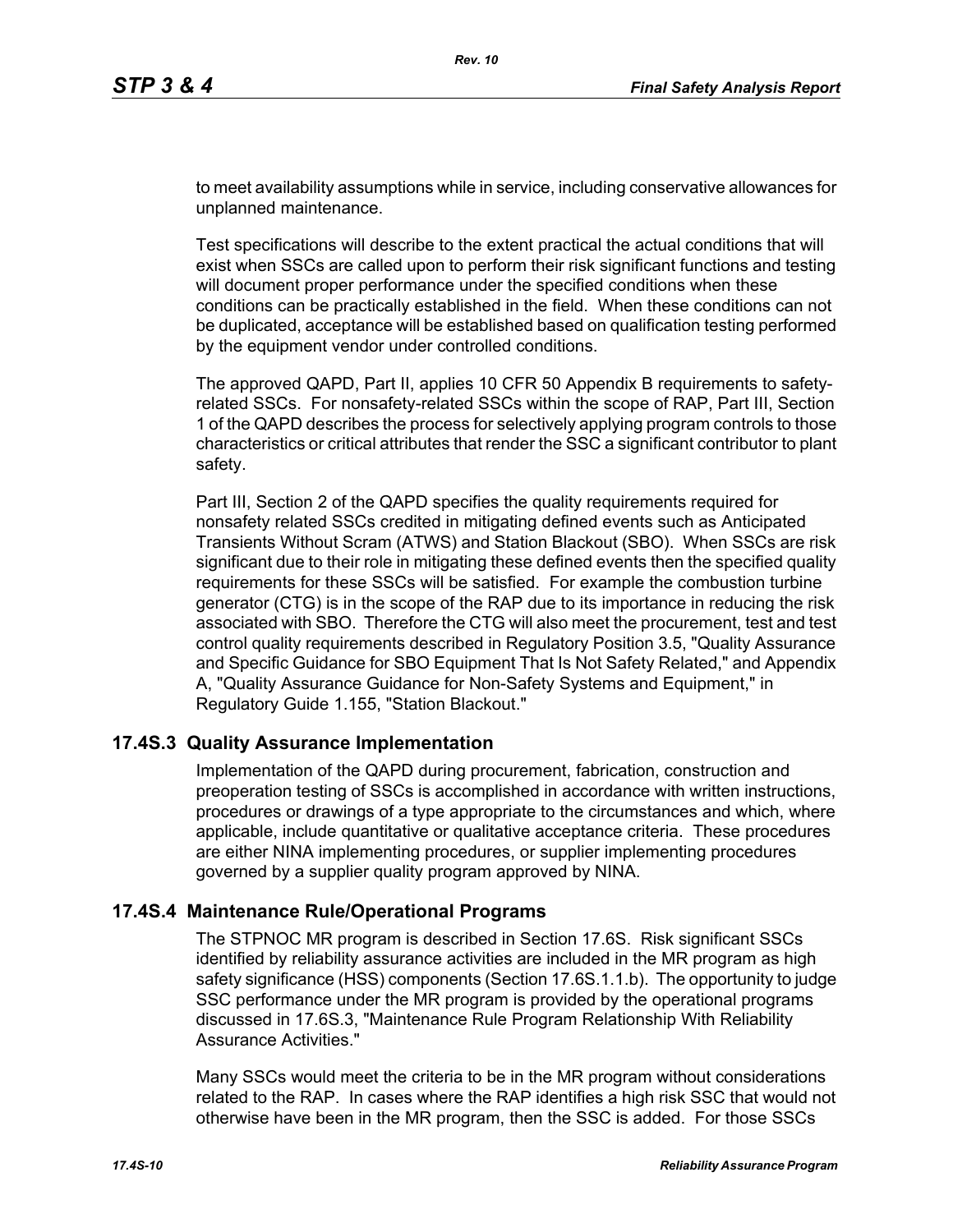already in the Technical Specifications (TS), Inservice Inspection (ISI), or Inservice Testing (IST) programs, their performance under these programs is factored into the performance monitoring accomplished under the MR program.

In cases where a SSC requires periodic testing or inspection not already accommodated by an existing program, then special provisions will be made to accommodate the necessary testing or inspection; for example in the Preventive Maintenance (PM) program.

## **17.4S.4.1 Performance Goals**

Reliability performance assumptions for SSCs are established under the MR at two levels of performance monitoring. The first level of performance monitoring (MR (a)(2)) establishes conservative criteria used to judge that SSCs are meeting expected performance objectives. For SSCs the performance monitoring criteria are established consistent with the reliability and availability assumptions used in the PRA. Failure to meet these objectives would trigger performance monitoring at the second level (MR (a)(1)) accompanied by the establishment of specific defined goals to return the component to expected performance levels (Section 17.6S.1.3). These specific defined goals also consider the reliability and availability assumptions used in the PRA.

## **17.4S.4.2 Feedback of Actual Equipment Performance and Operating Experience**

The feedback mechanism for periodically evaluating reliability assumptions based on actual equipment, train or system performance is realized in the implementation of the MR program. Since the performance monitoring criteria established under the MR program are set consistent with the assumed reliability assumptions used in the PRA, the failure to meet these performance objectives (i.e., equipment , train or system place in MR (a)(1) category) requires an assessment of the assumed reliability as described in 17.4S.4.1 above. This assessment requires that the assumed reliability be reviewed to ensure it is reflective of actual STP and industry performance. The STPNOC process requires review by the Risk Analysis organization to concur that goals have been met before moving a component from an MR (a)(1) status back to an MR (a)(2) status.

### **17.4S.5 Non-safety SSC Design/Operational Errors**

The process for providing corrective actions for design and operational errors that degrade nonsafety-related SSCs within the scope of RAP is procedurally defined. All SSCs (safety-related or nonsafety-related) with risk significance other than LOW are entered into the MR program as HIGH. The STPNOC MR program does not distinguish between a Maintenance Rule Functional Failure (MRFF) and a Maintenance Preventable Functional Failure (MPFF). Therefore, nonsafety-related SSCs that have experienced a MRFF attributable to a design or operating error (i.e. could not have been prevented by maintenance) are corrected using the corrective action process described in the QAPD of Section 17.5S. Under the STPNOC MR program, MRFFs require cause determination (may be an apparent cause determination) and corrective action is implemented to prevent recurrence.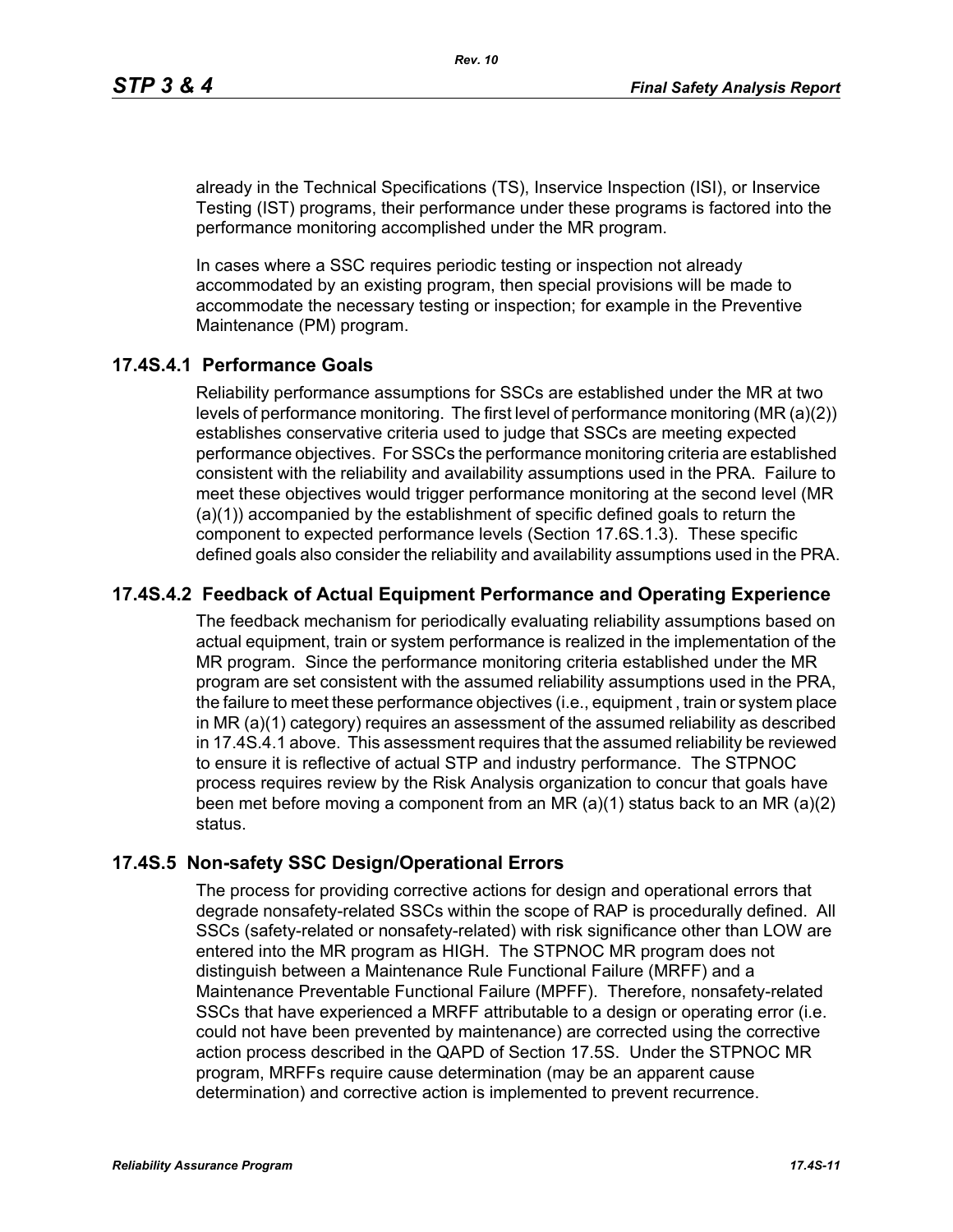## **17.4S.6 Procedure Control**

Implementation of the reliability assurance activities is considered an activity affecting quality and the controls for procedures and instructions used to implement reliability assurance activities are specified in Part II (safety-related) and Part III (nonsafetyrelated risk significant) of the QAPD. In most cases where a single procedure describes the process for an activity that applies to both safety-related and nonsafetyrelated components (for example establishing the performance monitoring criteria for the Maintenance Rule or establishing risk significance for SSCs in RAP) a single procedure or procedures that meet the full quality program requirements of Part II will be utilized. For activities such as procurement, nonsafety-related SSCs in the RAP will be governed by Procedure Controls meeting the requirements of Part III, Section 1 of the QAPD.

Part III, Section 2 of the QAPD specifies the quality requirements required for nonsafety-related SSCs credited in mitigating defined events such as ATWS and SBO. When SSCs are risk significant due to their role in mitigating these defined events then the specified quality requirements for these SSCs will be satisfied. For example the CTG is in the scope of the RAP due to its importance in reducing the risk associated with SBO. Therefore the CTG will also meet the procedure control quality requirements described in Regulatory Position 3.5, "Quality Assurance and Specific Guidance for SBO Equipment That Is Not Safety Related," and Appendix A, "Quality Assurance Guidance for Non-Safety Systems and Equipment," in Regulatory Guide 1.155, "Station Blackout."

#### **17.4S.7 Records**

Implementation of the reliability assurance activities is considered an activity affecting quality and the generation of records associated with this activity will meet the requirements of the QAPD Part II, Section 17 and Part III, Section 1.17.

Records of Expert Panel decisions and supporting documents are retained as QA records in the STP Records Management System (RMS) and consist of:

- **Expert Panel decisions and meeting minutes including dissenting opinions and** resolutions
- Recommendations of the working groups

Each PRA model includes two Reference Models for power operation and shutdown. For each Reference Model documentation is maintained that includes sources of input data, modeling techniques, and assumptions used in the analysis. These documents are maintained in RMS for the life of the plant.

Part III, Section 2 of the QAPD specifies the quality requirements required for nonsafety-related SSCs credited in mitigating defined events such as ATWS and SBO. When SSCs are risk significant due to their role in mitigating these defined events then the specified quality requirements for these SSCs will be satisfied. For example the CTG is in the scope of the RAP due to its importance in reducing the risk associated with SBO. Therefore the CTG will also meet the Records requirements described in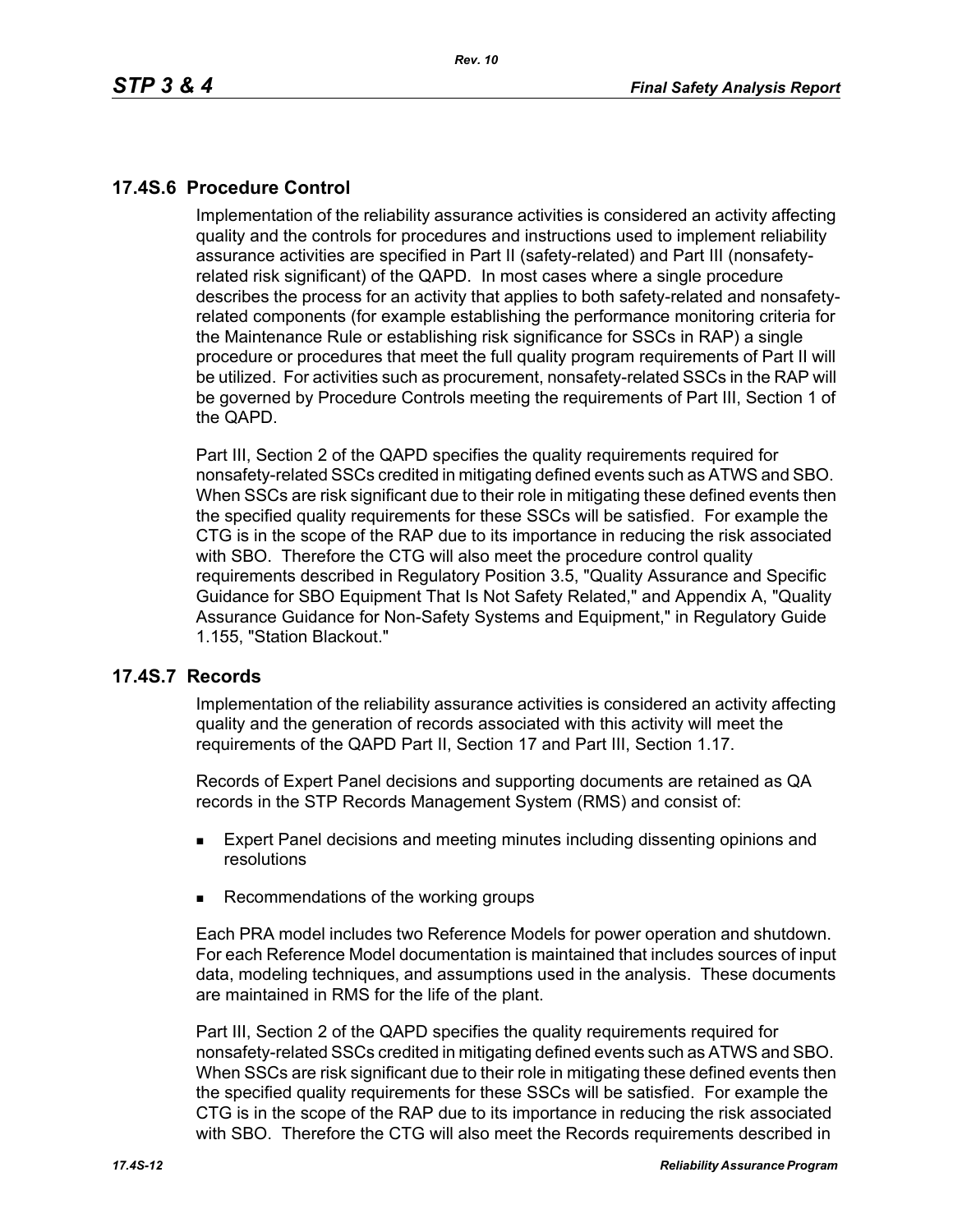Regulatory Position 3.5, "Quality Assurance and Specific Guidance for SBO Equipment That Is Not Safety Related," and Appendix A, "Quality Assurance Guidance for Non-Safety Systems and Equipment," in Regulatory Guide 1.155, "Station Blackout."

### **17.4S.8 Corrective Action Process**

Under the STPNOC process for MR implementation, any SSC experiencing a MRFF requires use of the Corrective Action process to document the failure, its cause determination and actions to preclude recurrence. As previously discussed in Section 17.4S.5, this also includes nonsafety-related SSCs.

Other failures of SSCs that are not MRFFs will be documented and corrected as described by the QAPD, Part II, Section 16 and Part III, Section 1.16.

Part III, Section 2 of the QAPD specifies the quality requirements required for nonsafety-related SSCs credited in mitigating defined events such as ATWS and SBO. When SSCs are risk significant due to their role in mitigating these defined events then the specified quality requirements for these SSCs will be satisfied. For example the CTG is in the scope of the RAP due to its importance in reducing the risk associated with SBO. Therefore the CTG will also meet the Corrective Action requirements described in Regulatory Position 3.5, "Quality Assurance and Specific Guidance for SBO Equipment That Is Not Safety Related," and Appendix A, "Quality Assurance Guidance for Non-Safety Systems and Equipment," in Regulatory Guide 1.155, "Station Blackout."

### **17.4S.9 Audit Plans**

The reliability assurance activities are collectively accomplished by programs related to design, procurement, fabrication, construction, preoperational testing, PRA modeling and PRA risk assessment, deterministic evaluations from the expert panel, maintenance rule, Technical Specifications and other operational programs and the corrective action program. These programs are subject to audit as described in the QAPD.

Part III, Section 2 of the QAPD specifies the quality requirements required for nonsafety related SSCs credited in mitigating defined events such as ATWS and SBO. When SSCs are risk significant due to their role in mitigating these defined events then the specified quality requirements for these SSCs will be satisfied. For example the CTG is in the scope of the RAP due to its importance in reducing the risk associated with SBO. Therefore the CTG will also meet the audit requirements described in Regulatory Position 3.5, "Quality Assurance and Specific Guidance for SBO Equipment That Is Not Safety Related," and Appendix A, "Quality Assurance Guidance for Non-Safety Systems and Equipment," in Regulatory Guide 1.155, "Station Blackout."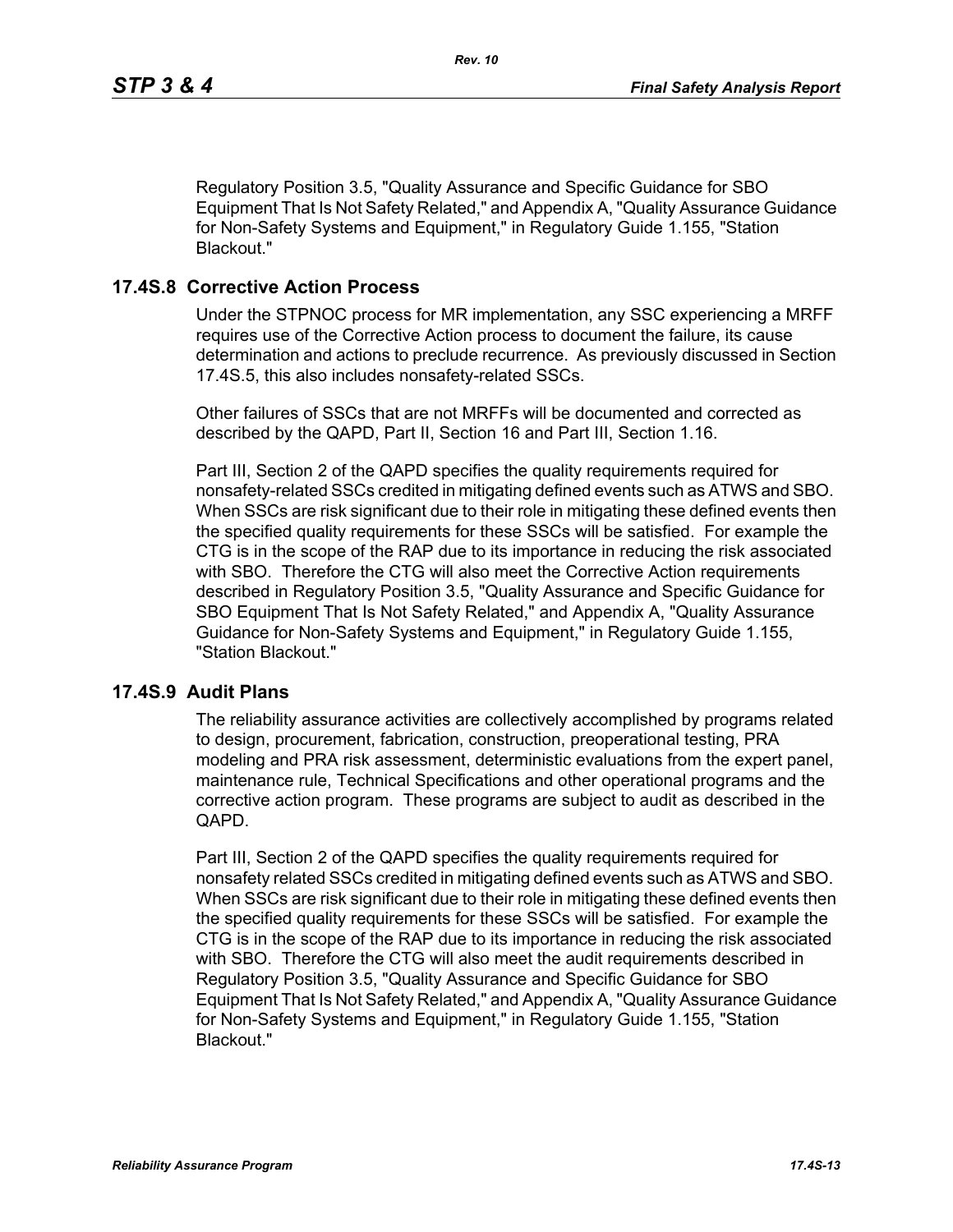# **17.4S.10 COL License Information**

COL License Information Items 17.2, 17.3 and 17.4 are addressed as follows:

## *17.2 Policy and Implementation Procedures for D-RAP:*

It is the policy of NINA to ensure that SSC reliability is properly considered and designed into the plant and is implemented through the reactor design, procurement, fabrication, construction, and preoperational test activities and programs. This policy is accomplished within the framework of the Quality Assurance Program Description (QAPD) including the development, approval and control of implementing procedures. Details are provided in Section 17.4S Reliability Assurance Program.

## *17.3 D-RAP Organization:*

See Section 17.4S.1.1 for a discussion of the Organizational elements associated with D RAP and RAP during the Operations phase.

### *17.4 Provisions for Reliability Assurance during Operation:*

The provisions for Reliability Assurance during Operations are described in Section 17.4S Reliability Assurance Program and 17.6S Maintenance Rule.

### **17.4S.11 References**

- 17.4S.11-1 SECY 95-132, "Policy and Technical Issues Associated with the Regulatory Treatment of Non-Safety Systems (RTNSS) in Passive Plant Designs (SECY 94-084)," Attachment 2, Item E. Reliability Assurance Program.
- 17.4S.11-2 D-RAP Systems Review, May 25, 2011, STI No. 32962928.